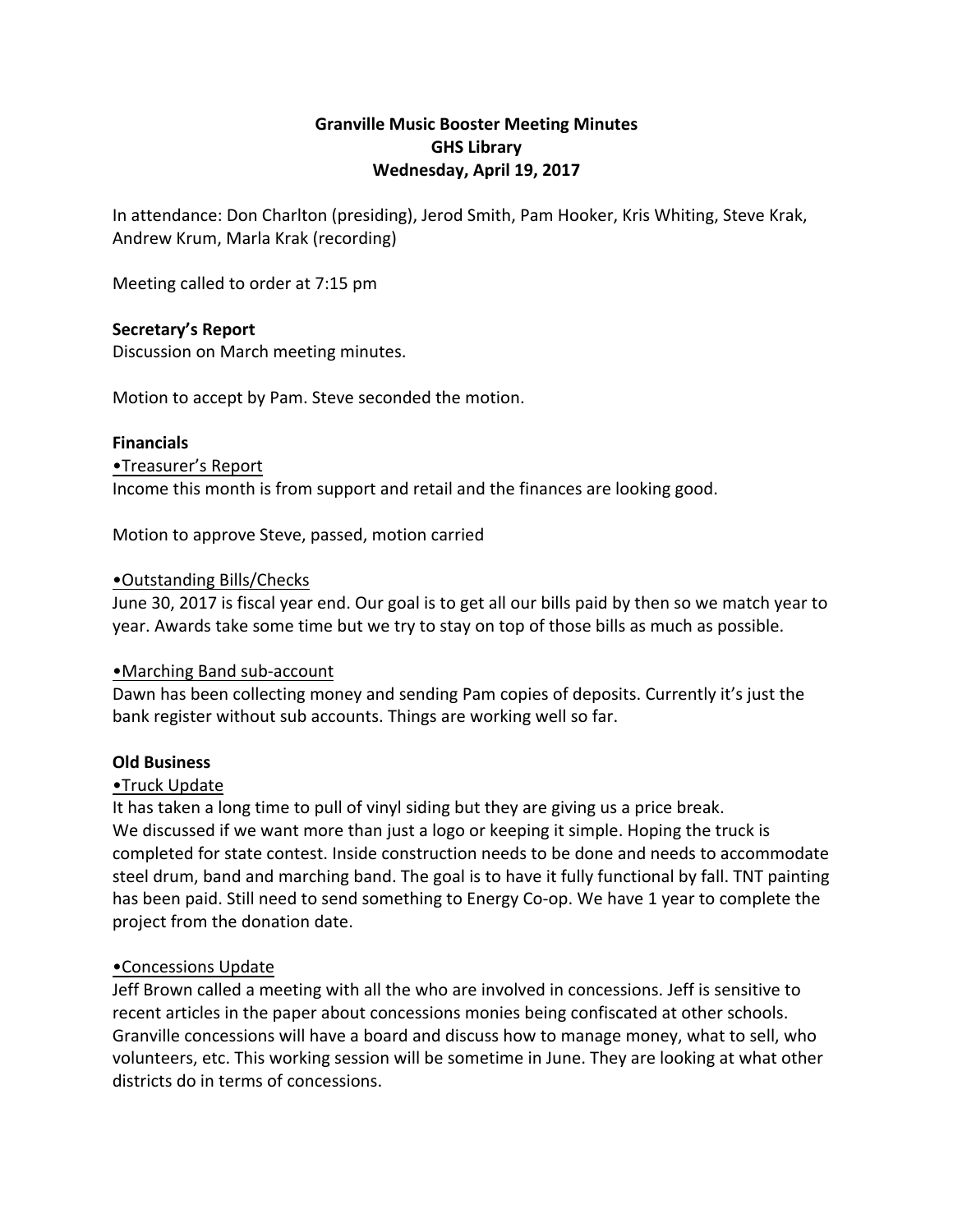#### **New Business**

•Fundraisers -Steamroller bagel fundraiser -Chipotle -Silent Auction

-two steel drum pans being replaced (capitol project and a fundraiser). Two of the lead steel drums pans are obsolete. At the May Steel Drum concert there will be a silent auction to raise money to help purchase new pans.

# •Capital Project Proposal (director's wish list)

-Andrew – Purchase new pans, Brad has made motion in abstentia, in conjunction with concert funds and auction. Don makes a motion to authorize the purchase of 2 steel drums.

There was a discussion about the boosters at some point approaching the school on an instrument replacement plan on top of PI money. Steve asked if we could make big purchases with capital money and ask school for smaller things and which would be better? Could we ask for donations for specific things?

-Sam – Needs new instrument stands, as not having them is damaging instruments.

Kris suggested that every director make a list of what is needed.

## •Miscellaneous New Business

Kris shared her idea of creating a new Music Booster website where we could have online membership payment. We also discussed having a membership campaign and setting membership goals for specific purposes.

#### **Music Directors Report**

-Kristin would like to pull together all her extra monies and has created a list of her wants. She is asking for a sound system with a microphone for each performer and is asking permission to use the rest of her combined budgets for that. Pam suggested putting it all through director's fund and even if it's over it's OK because the money is there. Jerod suggested using it under capital money. Don asked Kristin to type up her list and give it to him.

We also discussed using auxiliary money to bring in accompanist more regularly. How much can we pay for an accompanist in one year  $-$  is more than \$600 okay?

JC Penney's has discontinued the jackets that the Men's Chorus has used. Kristin would like to go to all tuxes. Needs decision before the end of the year to have in time for next year. Kristin will send an email to Don regarding costs. Need to make a motion at the next meeting to pass.